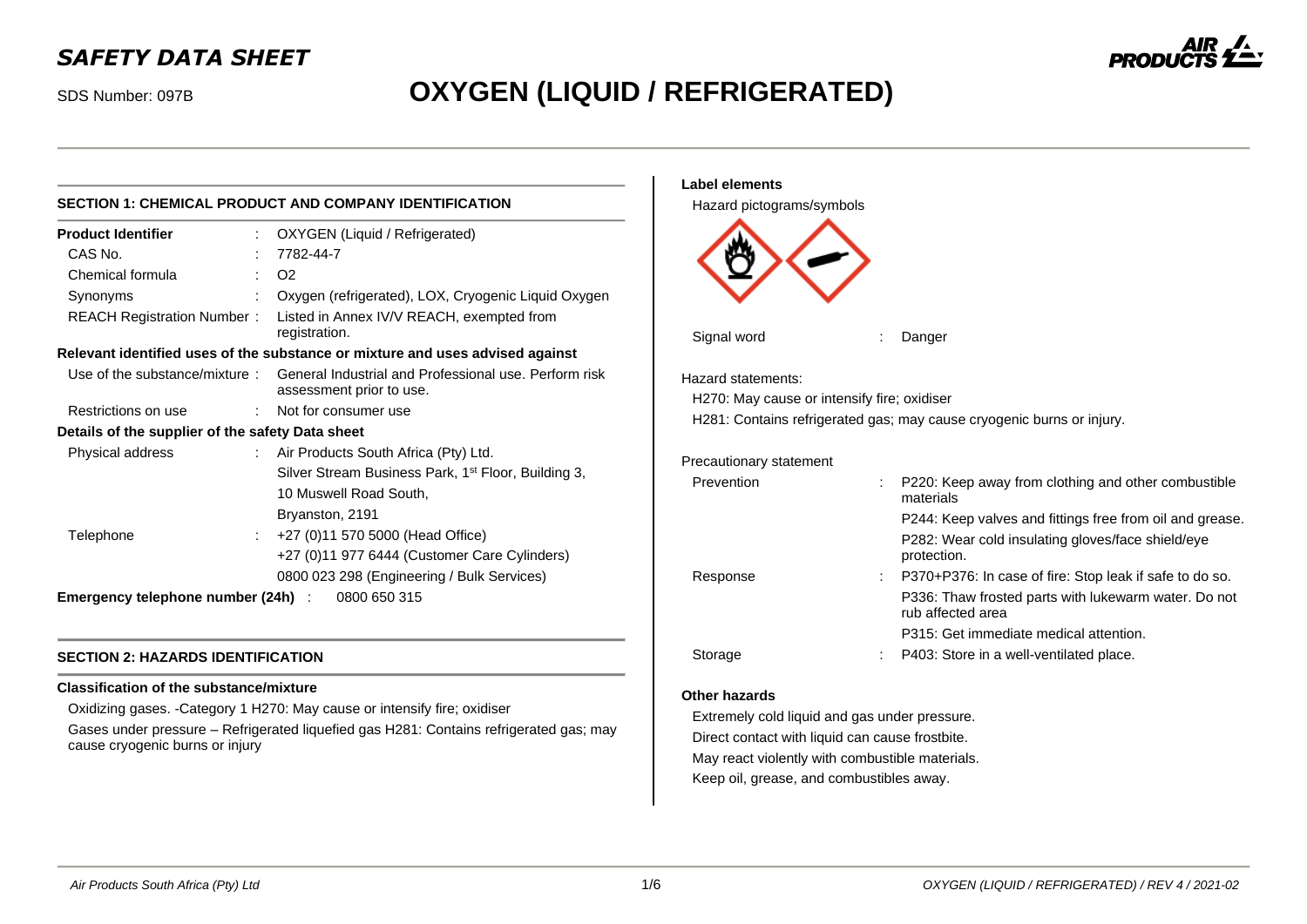SDS Number: 097B

# **SECTION 3: COMPOSITION / INFORMATION ON INGREDIENTS**

#### **Substances**

| Components | EINECS/ELINCS<br>Number | <b>CAS Number</b> | Concentration<br>(volume) |
|------------|-------------------------|-------------------|---------------------------|
| Oxygen     | 231-956-9               | 7782-44-7         | 100%                      |

| Components | Classification (CLP)                                         | REACH Req. # |
|------------|--------------------------------------------------------------|--------------|
| Oxygen     | Ox. Gas 1; H270<br>Press. Gas (Ref.lig.)<br>H <sub>281</sub> | $*$ 4        |

\*1: Listed in Annex IV/V REACH, exempted from registration

\*2: Registration not required: Substance manufactured or imported< 1 t/y.

\*3: Registration not required: substance manufactured or imported < 1 t/y for nonintermediate uses.

Concentration is nominal. For the exact product composition, please refer to Air Products product specifications.

**Mixtures** : Not applicable

# **SECTION 4: FIRST AID MEASURES**

# **Description of first aid measures**

| Eye contact  | In the case of contact with eyes, rinse immediately with<br>plenty of water and seek medical advice.                                                                                                                                                                                                                                                                                     |
|--------------|------------------------------------------------------------------------------------------------------------------------------------------------------------------------------------------------------------------------------------------------------------------------------------------------------------------------------------------------------------------------------------------|
| Skin contact | In case of contact, immediately flush eyes or skin with<br>plenty of water for at least 15 minutes while removing<br>contaminated clothing and shoes. Wash frostbitten<br>areas with plenty of water. Do not remove clothing. As<br>soon as practical, place the affected area in a warm<br>water bath which has a temperature not to exceed<br>40°C. Cover wound with sterile dressing. |
| Ingestion    | Ingestion is not considered a potential route of<br>exposure.                                                                                                                                                                                                                                                                                                                            |
| Inhalation   | Consult a physician after significant exposure. Move to<br>fresh air.                                                                                                                                                                                                                                                                                                                    |

# **Most important symptoms and effects, both acute and delayed**

Symptoms : No data available

### **Indication of any immediate medical attention and special treatment needed**

Treatment : If exposed or concern: Get medical attention/advice.

# **SECTION 5: FIRE-FIGHTING MEASURES**

### **Extinguishing media**

| Suitable extinguishing media: | The product itself does not burn. Use extinguishing |
|-------------------------------|-----------------------------------------------------|
|                               | media appropriate for surrounding fire.             |

Extinguishing media which must not be used for safety reasons : Do not use water jet to extinguish.

# **Specific hazards arising from the substance or mixture**

Combustibles in contact with liquid oxygen may explode on ignition or impact. Some materials which are non-combustible in air may burn in the presence of an oxidizer. Contact with organic and most inorganic materials may cause fire. Move away from container and cool with water from a protected position. Do not direct water spray at container vent. If possible, stop flow of product. Gas is heavier than air and may collect in low areas or travel along the ground where there may be an ignition source present. Vapour cloud may obscure visibility. Keep area evacuated and free from ignition sources until any spilled liquid has evaporated. (Ground free from frost).

| <b>Advice for fire-fighters</b> | Fire resistant clothing may burn and offer no protection<br>in oxygen rich atmospheres. Wear self-contained<br>breathing apparatus for fire-fighting if necessary.<br>Standard protective clothing and equipment (self-<br>contained breathing apparatus) for fire fighters.<br>Standard EN 137-Self-contained open circuit<br>compressed air breathing apparatus with full face mask.<br>Standard EN 469-Protective clothing for fire-fighters. |
|---------------------------------|--------------------------------------------------------------------------------------------------------------------------------------------------------------------------------------------------------------------------------------------------------------------------------------------------------------------------------------------------------------------------------------------------------------------------------------------------|
| Further information             | Standard EN 659-Protective gloves for fire-fighters.<br>Some materials that are non-combustible in air will burn                                                                                                                                                                                                                                                                                                                                 |
|                                 | in the presence of an oxygen enriched atmosphere<br>(greater than 23.5%). Fire resistant clothing may burn<br>and offer no protection in oxygen rich atmospheres.                                                                                                                                                                                                                                                                                |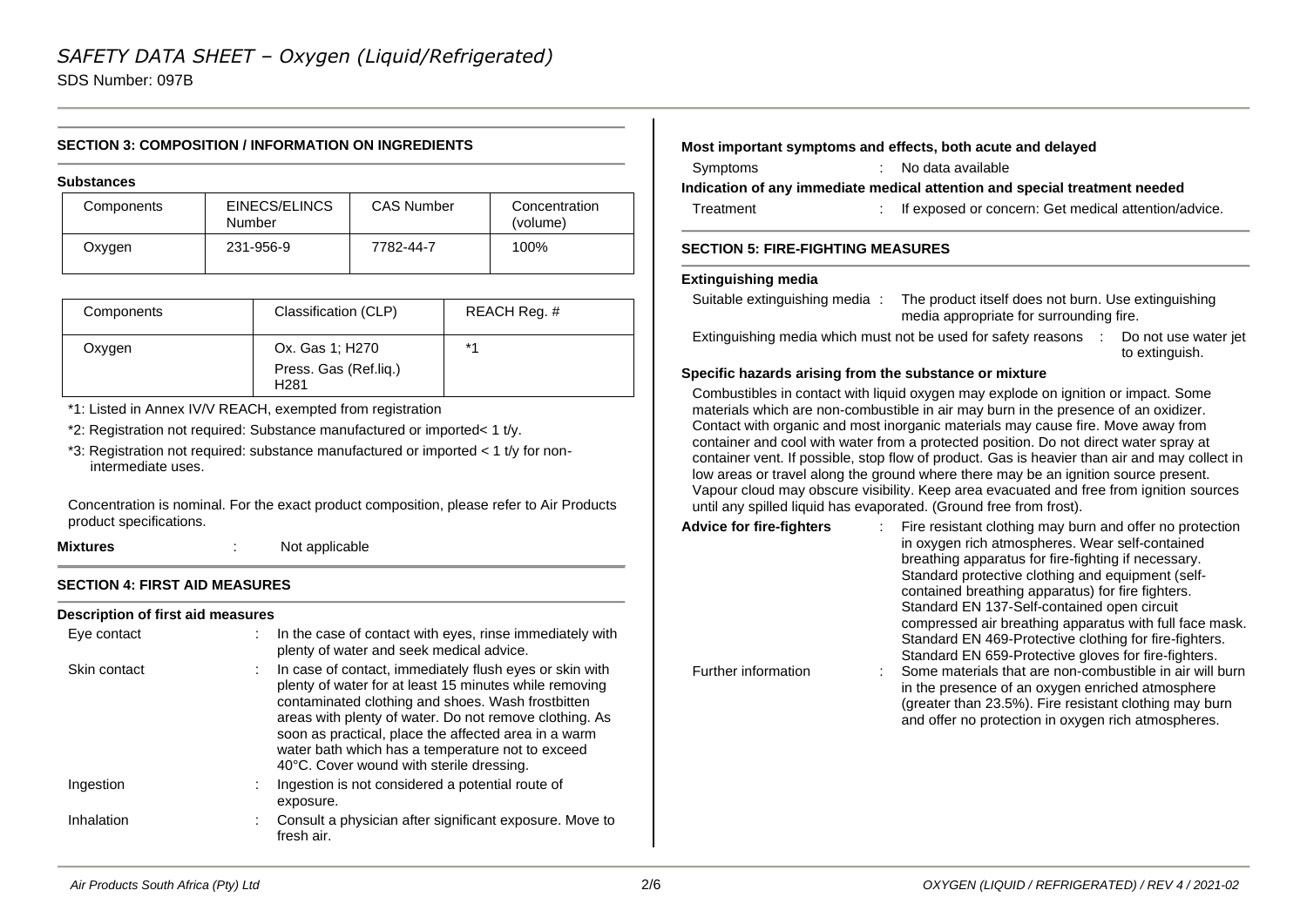SDS Number: 097B

### **SECTION 6: ACCIDENTAL RELEASE MEASURES**

### **Personal precautions, protective equipment and emergency procedures**

Clothing exposed to high concentrations may retain oxygen 30 minutes or longer and become a potential fire hazard. Stay away from ignition sources. Evacuate personnel to safe areas. Ventilate the area. Monitor oxygen level. Spill will rapidly vaporize forming an oxygen rich vapour cloud. Gas / vapour heavier than air. May accumulate in confined spaces, particularly at or below ground level. Personnel who have been exposed to high concentrations of oxygen should stay in a well-ventilated or open area for 30 minutes before going into a confined space or near an ignition source.

**Environmental precautions** : No data available

### **Methods and materials for containment and cleaning up**

Ventilate the area. Keep area evacuated and free from ignition sources until any spilled liquid has evaporated. (Ground free from frost).

| Additional advice | Increase ventilation to the release area and monitor                                  |
|-------------------|---------------------------------------------------------------------------------------|
|                   | oxygen level.                                                                         |
|                   | <b>Reference to other sections</b> : For more information refer to Sections 8 and 13. |

# **SECTION 7: HANDLING AND STORAGE**

### **Precautions for safe handling**

Cylinders should be stored up right with valve protection guard in place and firmly secured to prevent falling or being knocked over. Use equipment rated for cylinder pressure. All gauges, valves, regulators, piping and equipment to be used in oxygen service must be cleaned for oxygen service. Oxygen is not to be used as a substitute for compressed air. Never use an oxygen jet for cleaning purposes of any sort, especially clothing, as it increases the likelihood of an engulfing fire. Know and understand the properties and hazards of the product before use. Only experienced and properly instructed persons should handle compressed gases/cryogenic liquid. Before using the product, determine its identity by reading the label. Do not remove or deface labels provided by the supplier for the identification of the cylinder contents. Before connecting the container, check the complete gas system for suitability, particularly for pressure rating and materials. Before connecting the container for use, ensure that back feed from the system into the container is prevented. Close container valve after each use and when empty, even if still connected to equipment. Never attempt to repair or modify container valves or safety relief devices. Damaged valves should be reported immediately to the supplier. If user experiences any difficulty operating cylinder valve discontinue use and contact supplier. Do not remove or interchange connections. Prevent entrapment of cryogenic liquid in closed systems not protected with relief device. When moving cylinders, even for short distances, use a cart (trolley, hand truck, etc.) designed to transport cylinders. When doubt exists as to the correct handling procedure for a particular gas, contact the supplier.

Employ suitable pressure regulating devices on all containers when the gas is being emitted to systems with lower pressure rating than that of the container. Do not subject containers to abnormal mechanical shocks which may cause damage to their valve or safety devices. Only transfer lines designed for cryogenic liquids shall be used. Use only with equipment cleaned for oxygen service and rated for cylinder pressure. Never permit oil, grease, or other readily combustible substances to come into contact with valves or containers containing oxygen or other oxidants. All vents should be piped to the exterior of the building.

### **Conditions for safe storage, including any incompatibilities**

Containers should be stored in a purpose-built compound which should be well ventilated, preferably in the open air. Do not allow storage temperature to exceed 50°C. Full containers should be stored so that oldest stock is used first. Do not store in a confined space. Full and empty cylinders should be segregated. Store containers in location free from fire risk and away from sources of heat and ignition. Return empty containers in a timely manner. Stored containers should be periodically checked for general condition and leakage. Protect containers stored in the open against rusting and extremes of weather. Containers should not be stored in conditions likely to encourage corrosion. Cryogenic containers are equipped with pressure relief devices to control internal pressure. Under normal conditions these containers will periodically vent product. Where necessary containers containing oxygen and oxidants should be separated from flammable gases by a fire-resistant partition.

# **SECTION 8: EXPOSURE CONTROLS AND PERSONAL PROTECTION**

### **Exposure controls**

### **Engineering measures**

Natural or mechanical to prevent oxygen-enriched atmospheres above 23.5% oxygen.

# **Personal protective equipment**

| Respiratory protection | None necessary                                                                                                                                                                                                                                                                                                                                                                                                                                                   |
|------------------------|------------------------------------------------------------------------------------------------------------------------------------------------------------------------------------------------------------------------------------------------------------------------------------------------------------------------------------------------------------------------------------------------------------------------------------------------------------------|
| Hand protection        | Wear study work gloves when gas handling<br>cylinders/containers. Gloves must be clean and free of oil<br>and grease. The breakthrough time of the selected glove(s)<br>must be greater than the intended use period. If the<br>operation involves possible exposure to a cryogenic liquid<br>wear loose fitting thermal insulated or leather gloves.<br>Standard EN 388- Protective gloves against mechanical<br>risk. Standard EN 511 - Cold insulating gloves |
| Eye/face protection    | Protect eyes, face and skin from liquid splashes. Safety<br>glasses recommended when handling cylinders. Wear<br>goggles and a face shield when transfilling or breaking<br>transfer connections. Standard EN 166- Personal eye<br>protection                                                                                                                                                                                                                    |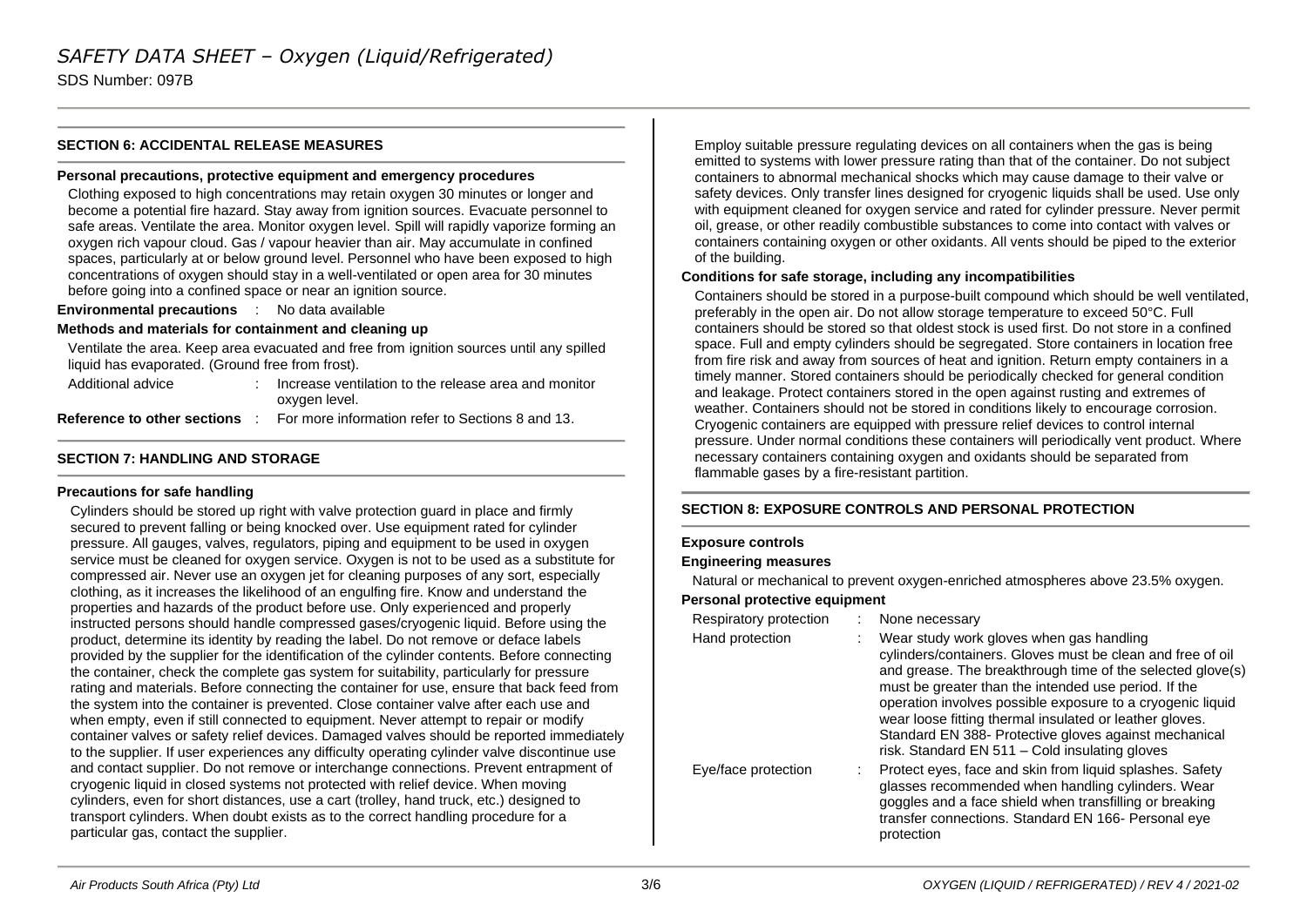# *SAFETY DATA SHEET – Oxygen (Liquid/Refrigerated)*

# SDS Number: 097B

### Skin and body protection : Personnel who have been exposed to high concentrations of oxygen should stay in a well-ventilated or open area for 30 minutes before going into a confined space or near an ignition source. Never allow any unprotected part of the body to touch un-insulated pipes or vessels which contain cryogenic fluids. The extremely cold metal will cause the flesh to stick fast and tear when one attempts to withdraw from it. Safety shoes are recommended when handling cylinders. Standard EN ISO 20345 – Personal protective equipment- safety footwear. Encapsulated chemical protective suit in emergency situations. Special instructions for protection and hygiene : Ensure adequate ventilation,

especially in confined areas.

# **SECTION 9: PHYSICAL AND CHEMICAL PROPERTIES**

### **Information on basic physical and chemical properties**

| Form                                                              | t.                         | Liquefied gas.                                     |  |
|-------------------------------------------------------------------|----------------------------|----------------------------------------------------|--|
| Colour                                                            |                            | Blue                                               |  |
| Odour                                                             | ÷                          | No odour warning properties.                       |  |
| Density                                                           |                            | 0.0013g/cm <sup>3</sup> at 21 °C Note: (as vapour) |  |
| Molecular Weight                                                  |                            | 32 g/mol                                           |  |
| Relative vapour density                                           |                            | $\therefore$ 1.1 (air = 1) heavier than air        |  |
| Relative density                                                  | $\mathcal{L}^{\text{max}}$ | 1.1 (water = 1)                                    |  |
| Vapour pressure                                                   | t.                         | Not applicable.                                    |  |
| Specific Volume                                                   |                            | : $0.7540 \text{ m}^3\text{/kg}$ at 21 °C          |  |
| Boiling point/range                                               |                            | $: -183 °C$                                        |  |
| Critical temperature                                              |                            | $: -118 °C$                                        |  |
| Melting point/range                                               |                            | : -219 °C                                          |  |
| Auto ignition temperature                                         |                            | : Non flammable                                    |  |
| Water solubility                                                  |                            | : $0.039$ g/l                                      |  |
| Partition coefficient n-octanol/water [log kow] : Not applicable  |                            |                                                    |  |
| рH                                                                | t.                         | Not applicable                                     |  |
| Viscosity                                                         |                            | No applicable                                      |  |
| Particle characteristics                                          |                            | : No data available                                |  |
| Upper and lower explosion/flammability limits : No data available |                            |                                                    |  |
| Flash point                                                       | $\mathbb{R}^{\mathbb{Z}}$  | Not applicable                                     |  |
| Decomposition temperature : No data available                     |                            |                                                    |  |
|                                                                   |                            |                                                    |  |

# **Other information**

| Explosive properties      | . .                       | No data available                                                        |
|---------------------------|---------------------------|--------------------------------------------------------------------------|
| Oxidizing properties      | $\mathbb{R}^{\mathbb{Z}}$ | $Ci=1$                                                                   |
| Odour threshold           | t.                        | Odour threshold is subjective and inadequate to warn of<br>over exposure |
| Evaporation rate          |                           | Not applicable                                                           |
| Flammability (solid, gas) | ÷.                        | Refer to product classification in section 2                             |

# **SECTION 10: STABILITY AND REACTIVITY**

| <b>Reactivity</b>                                    | No reactivity hazard other than the effects described in<br>the sub-section below                                                                 |
|------------------------------------------------------|---------------------------------------------------------------------------------------------------------------------------------------------------|
| <b>Chemical Stability</b>                            | : Stable under normal conditions.                                                                                                                 |
|                                                      | <b>Possibility of hazardous reactions</b> : Violently oxidises organic material.                                                                  |
| <b>Conditions to avoid</b>                           | : None under recommended storage and handling<br>conditions (see section 7)                                                                       |
| <b>Incompatible Materials</b><br>t in                | Avoid oil, grease and all other combustible materials.<br>Flammable materials.<br>Organic materials.<br>Finely divided aluminium<br>Carbon steel. |
|                                                      | Reducing agents                                                                                                                                   |
| Hazardous decomposition products : No data available |                                                                                                                                                   |

# **SECTION 11: TOXICOLOGICAL INFORMATION**

### **Information on toxicological effects**

# **Likely routes of exposure**

| Effects on eye            |   | Contact with liquid may cause cold burns/frostbite                                                                                                                                                                                                                                  |
|---------------------------|---|-------------------------------------------------------------------------------------------------------------------------------------------------------------------------------------------------------------------------------------------------------------------------------------|
| Effects on Skin           |   | Contact the liquid may cause cold burns/frostbite                                                                                                                                                                                                                                   |
| <b>Inhalation Effects</b> |   | Breathing 75% or more oxygen at atmospheric pressure<br>for more than a few hours may cause nasal stuffiness,<br>cough, sore throat, chest pain and breathing difficulty.<br>Breathing pure oxygen under pressure may cause lung<br>damage and also central nervous system effects. |
| <b>Ingestion Effects</b>  |   | Ingestion is not considered a potential route of exposure                                                                                                                                                                                                                           |
| Symptoms                  | ٠ | No data available                                                                                                                                                                                                                                                                   |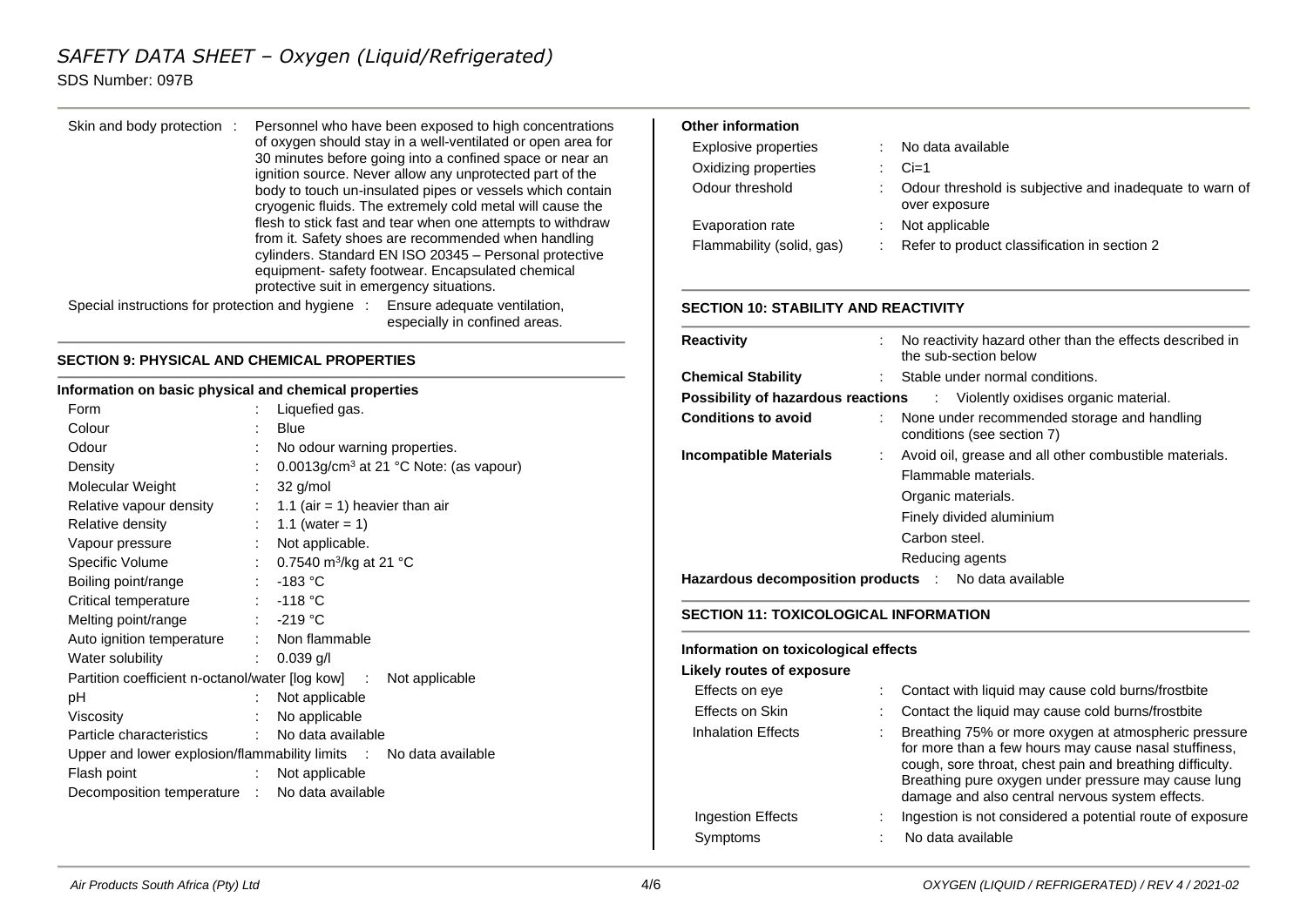# *SAFETY DATA SHEET – Oxygen (Liquid/Refrigerated)*

SDS Number: 097B

### **Acute toxicity**

|                                                     | Acute oral toxicity                                   |  | No data available on the product itself                                         |  |  |
|-----------------------------------------------------|-------------------------------------------------------|--|---------------------------------------------------------------------------------|--|--|
|                                                     | Acute inhalation toxicity                             |  | : No data available on the product itself                                       |  |  |
|                                                     | Acute dermal toxicity                                 |  | No data available on the product itself                                         |  |  |
|                                                     | Skin corrosion/irritation                             |  | : No data available                                                             |  |  |
|                                                     | Serious eye damage/eye irritation : No data available |  |                                                                                 |  |  |
|                                                     | Sensitization                                         |  | No data available                                                               |  |  |
| Chronic toxicity or effects from long term exposure |                                                       |  |                                                                                 |  |  |
|                                                     | Carcinogenicity                                       |  | No data available                                                               |  |  |
|                                                     | Reproductive toxicity                                 |  | : No data available on the product itself                                       |  |  |
|                                                     |                                                       |  | Germ cell mutagenicity : No data available on the product itself                |  |  |
|                                                     |                                                       |  | Specific target organ systemic toxicity (single exposure) : No data available   |  |  |
|                                                     |                                                       |  | Specific target organ systemic toxicity (repeated exposure) : No data available |  |  |
|                                                     | Aspiration hazard                                     |  | No data available                                                               |  |  |
|                                                     |                                                       |  |                                                                                 |  |  |

# **SECTION 12: ECOLOGICAL INFORMATION**

### **Toxicity**

| Aquatic toxicity                                     |               | No data is available on the product itself.                                           |  |  |
|------------------------------------------------------|---------------|---------------------------------------------------------------------------------------|--|--|
| Toxicity to other organisms                          | $\mathcal{L}$ | No data is available on the product itself.                                           |  |  |
| Persistence and degradability                        |               |                                                                                       |  |  |
| No data available                                    |               |                                                                                       |  |  |
| <b>Bioaccumulative potential</b>                     |               | : Refer to section 9 "partition coefficient (n-<br>octanol/water)".                   |  |  |
| <b>Mobility in soil</b>                              |               | Because of its high volatility, the product is unlikely to<br>cause ground pollution. |  |  |
| Other adverse effects                                |               |                                                                                       |  |  |
| This product has no known eco-toxicological effects. |               |                                                                                       |  |  |
| Effect on the ozone layer                            |               | : No known effects from this product                                                  |  |  |
| Ozone Depleting Potential                            | ÷.            | None                                                                                  |  |  |
| Effect on the ozone layer                            |               | : No known effects from this product                                                  |  |  |
| Global Warming Potential                             |               | None                                                                                  |  |  |

# **SECTION 13: DISPOSAL CONSIDERATIONS**

| Waste treatment methods |  | Return unused product in original cylinder to supplier. |
|-------------------------|--|---------------------------------------------------------|
|                         |  | Contact supplier if guidance is required.               |
| Contaminated packaging  |  | Return cylinder to supplier.                            |

#### **SECTION 14: TRANSPORT INFORMATION**

| <b>ADR</b>                         |                           |                                                   |
|------------------------------------|---------------------------|---------------------------------------------------|
| UN/ID No.                          | ÷                         | <b>UN1073</b>                                     |
| Proper shipping name               |                           | : OXYGEN, REFRIGERATED LIQUID                     |
| Class/Division                     |                           | 2                                                 |
| <b>Tunnel Code</b>                 | ÷.                        | (C/E)                                             |
| Label(s)                           | $\mathbb{R}^{\mathbb{Z}}$ | 2.2(5.1)                                          |
| ADR/RID Hazard ID no.              | t.                        | 225                                               |
| Marine Pollutant                   |                           | <b>No</b>                                         |
| <b>IATA</b>                        |                           |                                                   |
| Transport forbidden                |                           |                                                   |
| <b>IMDG</b>                        |                           |                                                   |
| UN/ID No.                          |                           | : UN1073                                          |
|                                    |                           | Proper shipping name : OXYGEN REFRIGERATED LIQUID |
| Class or Division                  |                           | $\therefore$ 2.2                                  |
| Label(s)                           |                           | : 2.2(5.1)                                        |
| Marine Pollutant<br><b>Service</b> |                           | <b>No</b>                                         |
| <b>RID</b>                         |                           |                                                   |
| UN/ID No.                          | ÷                         | <b>UN1073</b>                                     |
| Proper shipping name               |                           | : OXYGEN REFRIGERATED LIQUID                      |
| Class or Division                  | $\mathcal{L}$             | 2.                                                |
| Label(s)                           | $\mathbb{R}^{\mathbb{Z}}$ | 2.2(5.1)                                          |
| <b>Marine Pollutant</b>            |                           | <b>No</b>                                         |

### **Further Information**

Avoid transport on vehicles where the load space is not separated from the driver's compartment. Ensure vehicle driver is aware of the potential hazards of the load and knows what to do in the event of an accident or an emergency. Ensure compliance with applicable regulations.

Before transporting product containers ensure that they are firmly secured, and cylinder valve is closed and not leaking, valve outlet cap nut or plug (where provided) is correctly fitted and valve protection device (where provided) is correctly fitted.

The transportation information is not intended to convey all specific regulatory data relating to this material. For complete transportation information, contact an Air Products customer service representative.